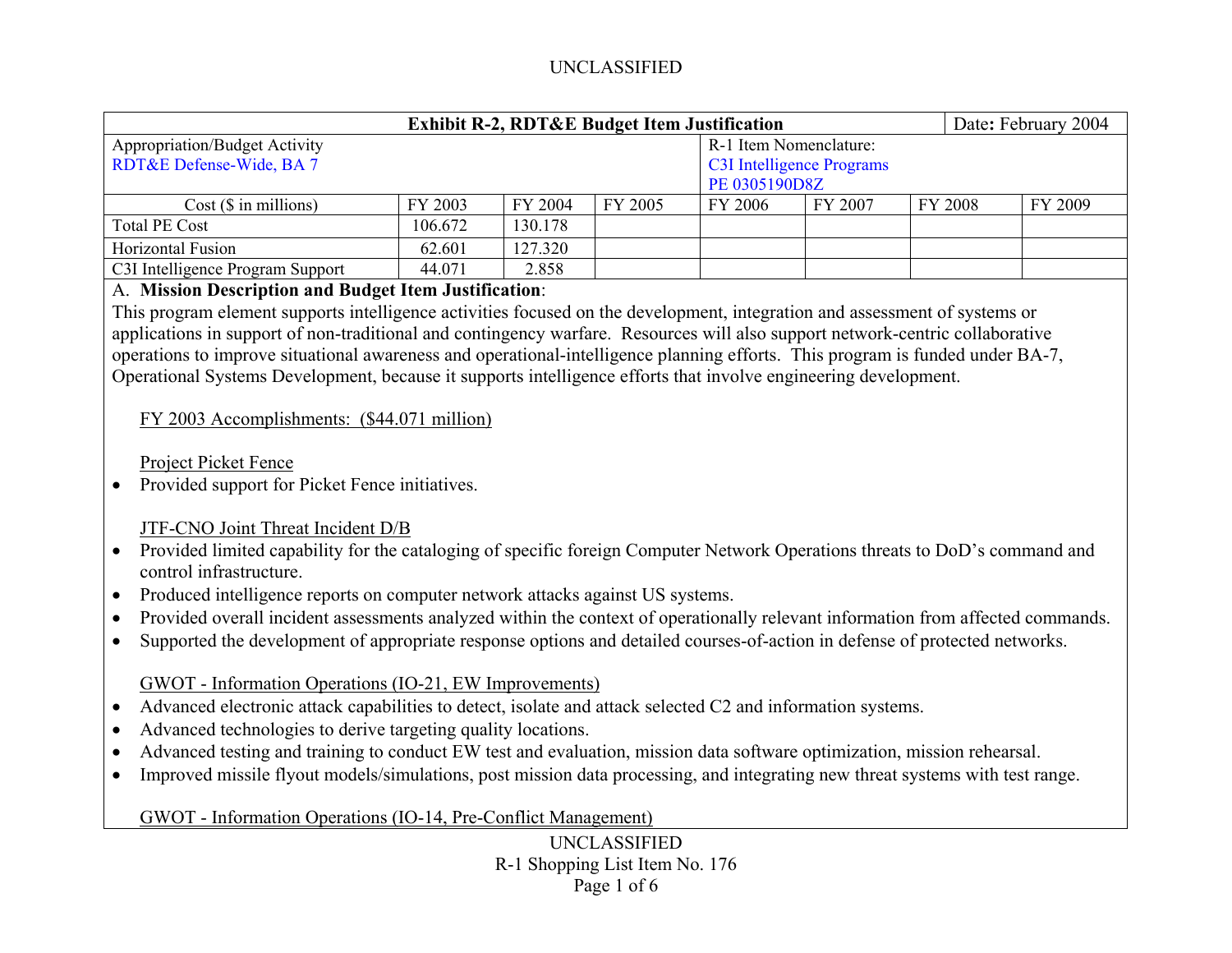- • Developed methods of anticipating potential conflicts and tools to determine effective courses of action.
	- Identify potential alternatives that could preclude or reduce the likelihood of an event.
	- Identify potential alternatives that could reduce the intensity and/or duration of potential conflict.
- $\bullet$ Developed a CONOPS for Interagency participation in conflict avoidance.

# GWOT - HDBT

- • Provided secure communication and collaboration services between and among the Defense Intelligence components and some private sector and academia partners to develop these targets.
- •Developed new analytical, data mining, and target visualization tools to characterize targets.
- •Developed new sources and methods of intelligence collection, research and analysis, and production.
- • Augment traditional intelligence sources and methods with subject matter experts as required (e.g. micro tunneling, hydrologic engineering, spoil/tailing spectroscopy/hyper spectral analysis, etc.)

# GWOT - CENTRIX

- Established a combined network control center providing secure coalition information sharing connectivity between Combatant Commanders.
- $\bullet$ Established virtual private network for coalition partner use in maritime interdiction operations in support of GWOT.
- •Initiated certification and accreditation efforts for secure coalition information networks.

# FY 2004 Plans: (\$2.858 million)

# GWOT - CENTRIX

- $\bullet$ Provides for development of multi-level thin client solution needed for ships and air operations centers.
- •Implements improved metadata tagging and search capabilities on coalition information sharing networks
- •Provides for completion of CENTRIXS network interoperability certification.

B. Program Change Summary: (Show total funding, schedule, and technical changes for the program element that have occurred since the previous President's Budget Submission)

|                                | FY 2003 | FY 2004 | <b>FY 2005</b> |
|--------------------------------|---------|---------|----------------|
| Previous President's Budget    | 106.779 | 132 094 | 191.645        |
| Current BES/President's Budget | 106.672 | 130.178 | -              |

UNCLASSIFIED R-1 Shopping List Item No. 176 Page 2 of 6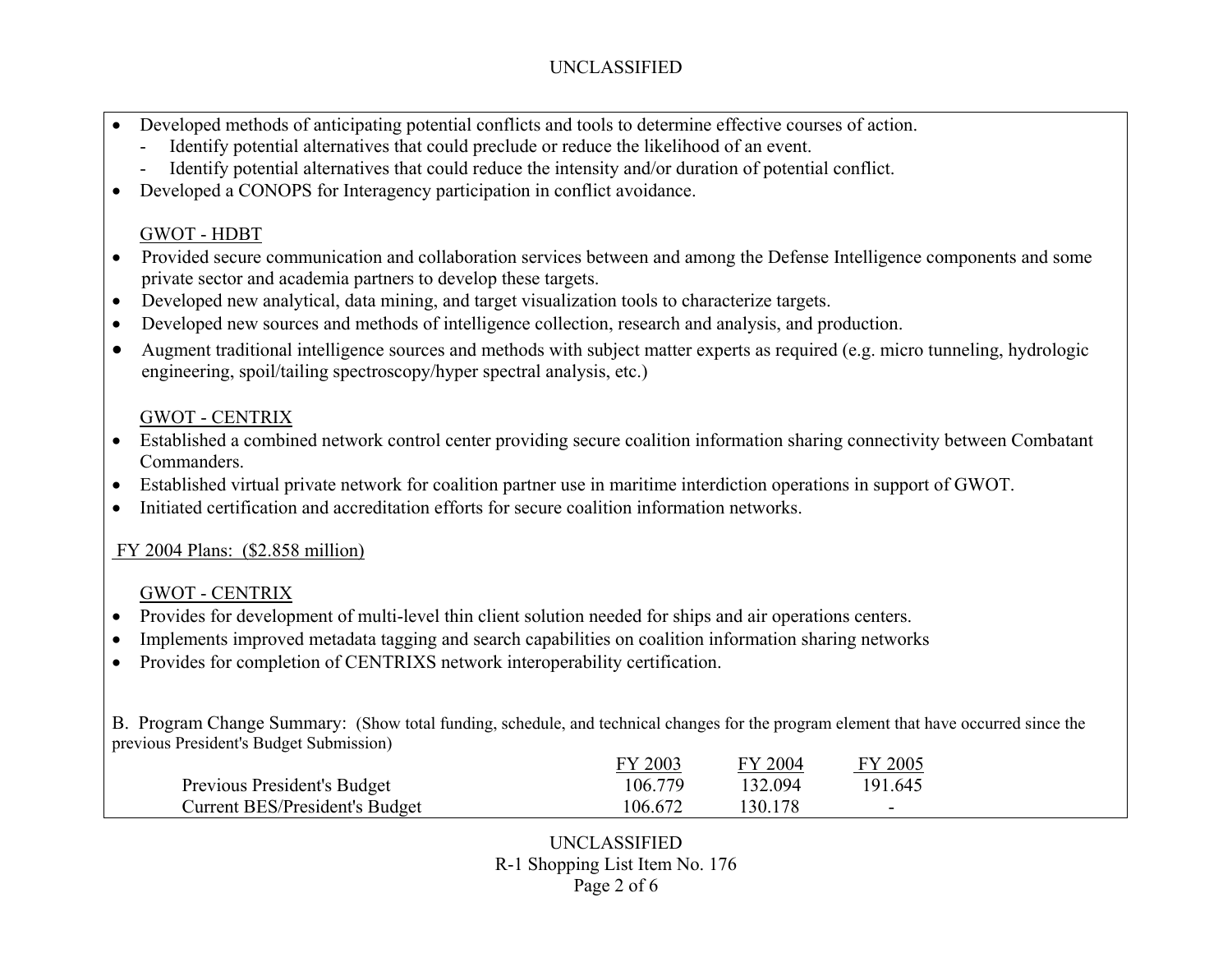| <b>Total Adjustments</b>                                                                                               | $-.107$ | $-1.916$ | $-191.645$ |  |  |  |  |
|------------------------------------------------------------------------------------------------------------------------|---------|----------|------------|--|--|--|--|
| Congressional program reductions                                                                                       |         |          |            |  |  |  |  |
| Congressional rescissions, inflation adjustments                                                                       | $-.107$ | $-1.916$ |            |  |  |  |  |
| Congressional increases                                                                                                |         |          |            |  |  |  |  |
| Reprogrammings                                                                                                         |         |          | $-191.645$ |  |  |  |  |
|                                                                                                                        |         |          |            |  |  |  |  |
| Change Summary Explanation:                                                                                            |         |          |            |  |  |  |  |
| FY 2003: Inflation reduction - 107 million.                                                                            |         |          |            |  |  |  |  |
| FY 2004: FFRDC Reduction - 513 million; Management Improvements - 280 million; Management Efficiencies -1.123 million. |         |          |            |  |  |  |  |
| FY 2005: Realigned to ASD(NII) PE 0305199D8Z to implement restructuring of Defense Intelligence –191.645 million.      |         |          |            |  |  |  |  |
| C. Other Program Funding Summary: N/A                                                                                  |         |          |            |  |  |  |  |
| D. Acquisition Strategy: N/A                                                                                           |         |          |            |  |  |  |  |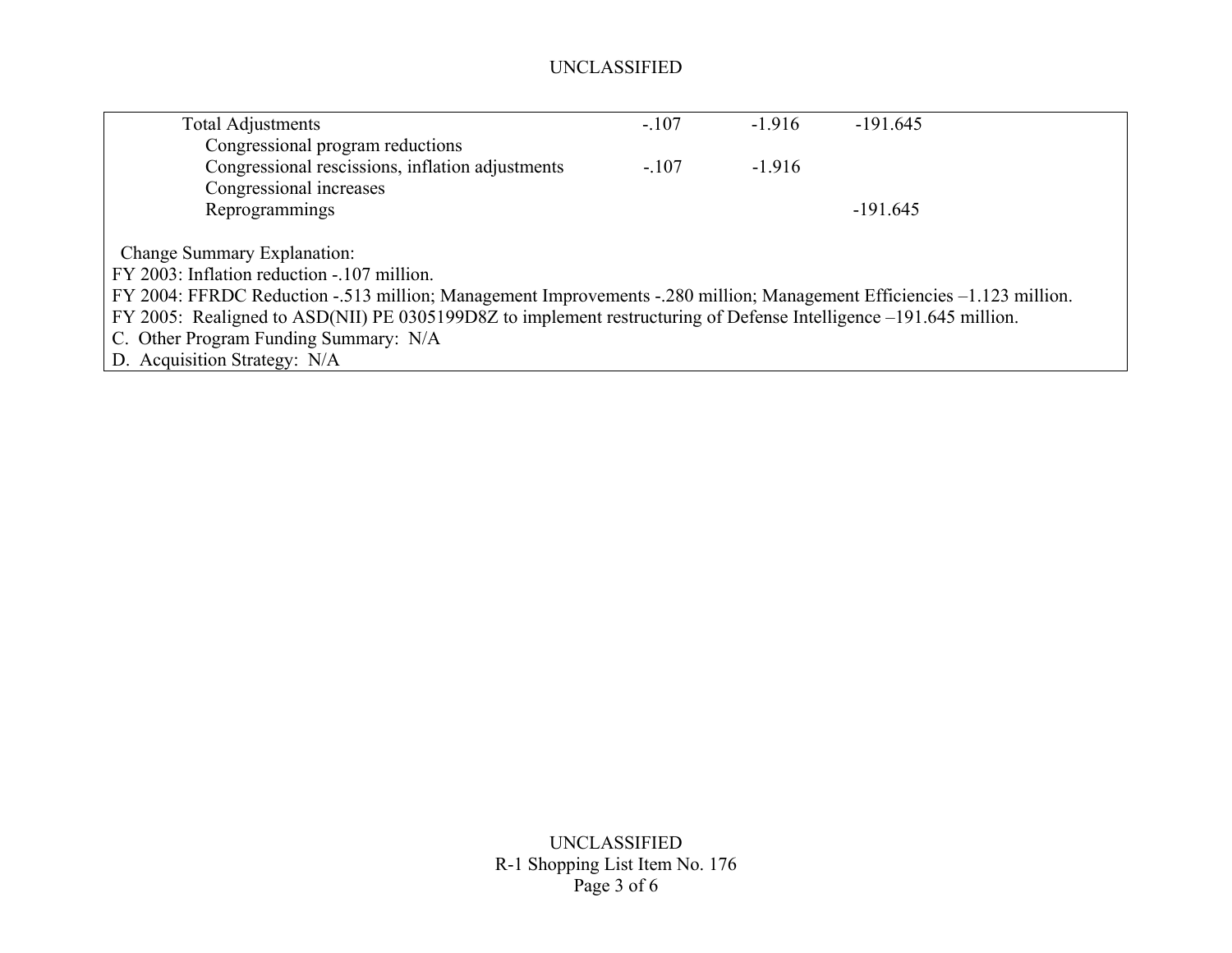| <b>Exhibit R-2a, RDT&amp;E Project Justification</b>                                                                                |                                                                                                                                |         |                                             |            |         | Date: February 2004 |         |  |
|-------------------------------------------------------------------------------------------------------------------------------------|--------------------------------------------------------------------------------------------------------------------------------|---------|---------------------------------------------|------------|---------|---------------------|---------|--|
| <b>Appropriation/Budget Activity</b>                                                                                                |                                                                                                                                |         | Project Name and Number: Horizontal Fusion/ |            |         |                     |         |  |
| RDT&E.A BA#7                                                                                                                        |                                                                                                                                |         |                                             | 0305190D8Z |         |                     |         |  |
|                                                                                                                                     |                                                                                                                                |         | C3I Intelligence Programs                   |            |         |                     |         |  |
| Cost (\$ in millions)                                                                                                               | FY 2003                                                                                                                        | FY 2004 | FY 2005                                     | FY 2006    | FY 2007 | FY 2008             | FY 2009 |  |
| Project Name: Horizontal Fusion                                                                                                     | 57.001                                                                                                                         | 22.787  |                                             |            |         |                     |         |  |
| <b>GWOT</b> - Horizontal Fusion                                                                                                     | 5.600                                                                                                                          | 4.533   |                                             |            |         |                     |         |  |
| B. Mission Description and Budget Item Justification: The Horizontal Fusion program overcomes acknowledged limitations in           |                                                                                                                                |         |                                             |            |         |                     |         |  |
| Joint Force operations caused by the inability to rapidly adjust plans and tactics for situational awareness while taking advantage |                                                                                                                                |         |                                             |            |         |                     |         |  |
| of the explosion in battlefield intelligence and information sources such as advanced sensor equipped UAVs, improved Special        |                                                                                                                                |         |                                             |            |         |                     |         |  |
| Reconnaissance capabilities and ongoing developments and deployment of digitized support systems. The HF portfolio breaks           |                                                                                                                                |         |                                             |            |         |                     |         |  |
| with the platform-centric operations in favor of a more effective net-centric approach that provides increased capability to the    |                                                                                                                                |         |                                             |            |         |                     |         |  |
| edge of the network. Horizontal Fusion provides Joint Force Commanders and their Battle Staffs with needed capabilities for         |                                                                                                                                |         |                                             |            |         |                     |         |  |
| increasing the speed of Command of widely dispersed Joint Forces to operate against a wide range of threats and to support new      |                                                                                                                                |         |                                             |            |         |                     |         |  |
| methods of war fighting – emphasizing more rapid and effective integration of operational intelligence planning by providing        |                                                                                                                                |         |                                             |            |         |                     |         |  |
| operators on the edge with the applications and data access to effectively achieve situational awareness without latency and        |                                                                                                                                |         |                                             |            |         |                     |         |  |
| ensure that the entire chain of command can simultaneously view events as the unfold. This portfolio promotes a shortened           |                                                                                                                                |         |                                             |            |         |                     |         |  |
|                                                                                                                                     | timeline to implement the Global Information Grid (GIG) architecture and addresses capabilities to enable time sensitive, net- |         |                                             |            |         |                     |         |  |
| centric collaborative operations among operational and selected elements of a Coalition/Joint Task Force by examining existing      |                                                                                                                                |         |                                             |            |         |                     |         |  |
| intelligence community and DoD programs to determine how quickly they can be extended to a net-centric operational                  |                                                                                                                                |         |                                             |            |         |                     |         |  |
| environment, how well they can exchange services and operate effectively together, and the impact it will have on the               |                                                                                                                                |         |                                             |            |         |                     |         |  |
| advancement of decision support capabilities for the battle-field commander and Communities of Interest. The ability to             |                                                                                                                                |         |                                             |            |         |                     |         |  |
| "customize" the information space to support specific operational needs represents a major improvement over systems that rely on    |                                                                                                                                |         |                                             |            |         |                     |         |  |
| single viewpoint, information push. Most of the program's objectives are achievable via integration of commercially available       |                                                                                                                                |         |                                             |            |         |                     |         |  |
| leading edge capabilities for collaboration, information fusion and mission rehearsal. While these capabilities are largely         |                                                                                                                                |         |                                             |            |         |                     |         |  |
| commercial in nature, the interoperability and information security challenges presented will require new approaches to large-      |                                                                                                                                |         |                                             |            |         |                     |         |  |
| scale integration. The HF portfolio represents a comprehensive solution and encompasses the selection, procurement, and             |                                                                                                                                |         |                                             |            |         |                     |         |  |
| deployment of leading edge commercial IT components (hardware and software), security services, procedures and training. The        |                                                                                                                                |         |                                             |            |         |                     |         |  |
| program synchronizes and integrates evaluated IT into selected programs of platforms identified for their Joint operational value   |                                                                                                                                |         |                                             |            |         |                     |         |  |
| and compatibility with the Global Information Grid architecture. The portfolio will maintain an alignment with the Services         |                                                                                                                                |         |                                             |            |         |                     |         |  |
| objectives, integration initiatives and requirements issues but maintain an approach that values finding feasible solutions to the  |                                                                                                                                |         |                                             |            |         |                     |         |  |
| problems of net-centric warfare.                                                                                                    |                                                                                                                                |         |                                             |            |         |                     |         |  |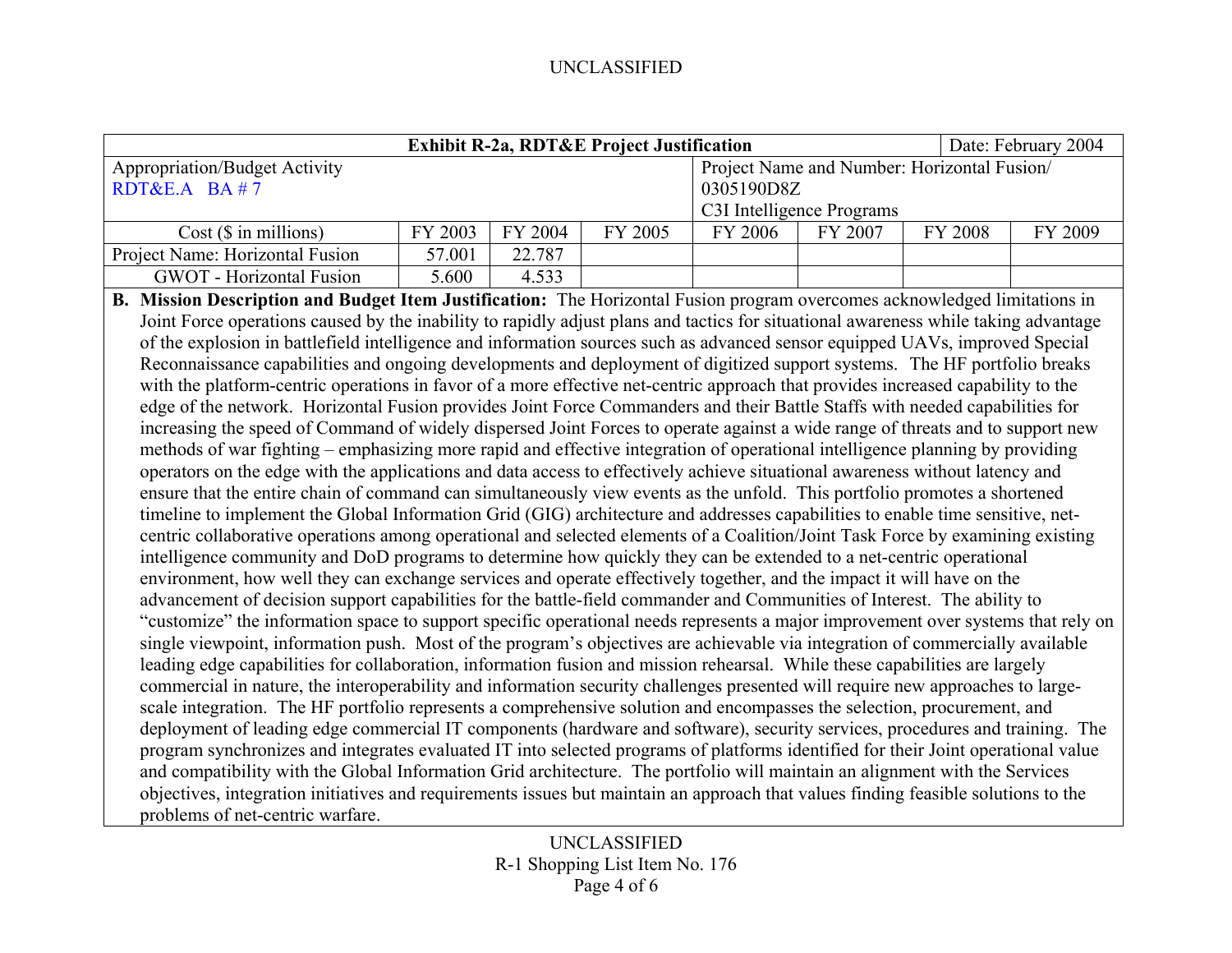### **Accomplishments/Planned Program**

|                                                              | FY 2003 | 2004<br>ГV | <b>FV RV</b> | $FY$ $BY^2$ |
|--------------------------------------------------------------|---------|------------|--------------|-------------|
| Accomplishment/ Effort/Subtotal Cost                         | 57.001  | 122.787    |              |             |
| GWOT<br><b>Horizontal Fusion</b><br>$\overline{\phantom{0}}$ | 5.600   | 4.533      |              |             |

FY 2003 Accomplishments:

• Improved situational awareness by deploying the prototype collateral information space to establish and manage common data holdings for Combatant Command warfighter and intelligence analysts using the Intelligence Community System for Information Sharing (ICSIS).

• Prototyped initial set of net-centric horizontal fusion services to enable warfighters to achieve improved situational awareness by faster access to data.

• Integrated "edge applications" to enable imagery, networked language translation and sense making capabilities into selected warfighting C2 systems.

- Completed the initial design and development leading to the ability to post weapons system surveillance and reconnaissance data on the Global Information Grid (GIG).
- Selected a set of best of breed" fusion algorithms to support net-centric intelligence fusion and time sensitive targeting of hard targets.
- • Conducted initial set of technology trade studies under "EdgeWarrior" leading to a tactical fusion capability for small SOF units of action and integration into the Army's Future Combat System (FCS).

#### FY 2004 Plans:

- $\bullet$  Expand number of populated COI's within the HF environment (i.e., Coalition, HLS/D, etc.)
	- Expand number of ISR collection platforms that provide tactical data feeds into the HF environment (air, ground, marine. etc.)
	- Improve ISR/NTM interoperability and cross-functional operational processes at the JTF and below level
	- Refine and add capability to edge applications/tools
	- •Identify and incorporate other applications to further enable information sense making
	- Continue assessment of security policy implementation and possible solutions for MLS/MSL utilizing commercially available tools.
	- Expand set of enterprise services provided to the users/COI's/applications
	- Expansion of fusion algorithms to address all intelligence data feeds

### UNCLASSIFIED R-1 Shopping List Item No. 176 Page 5 of 6